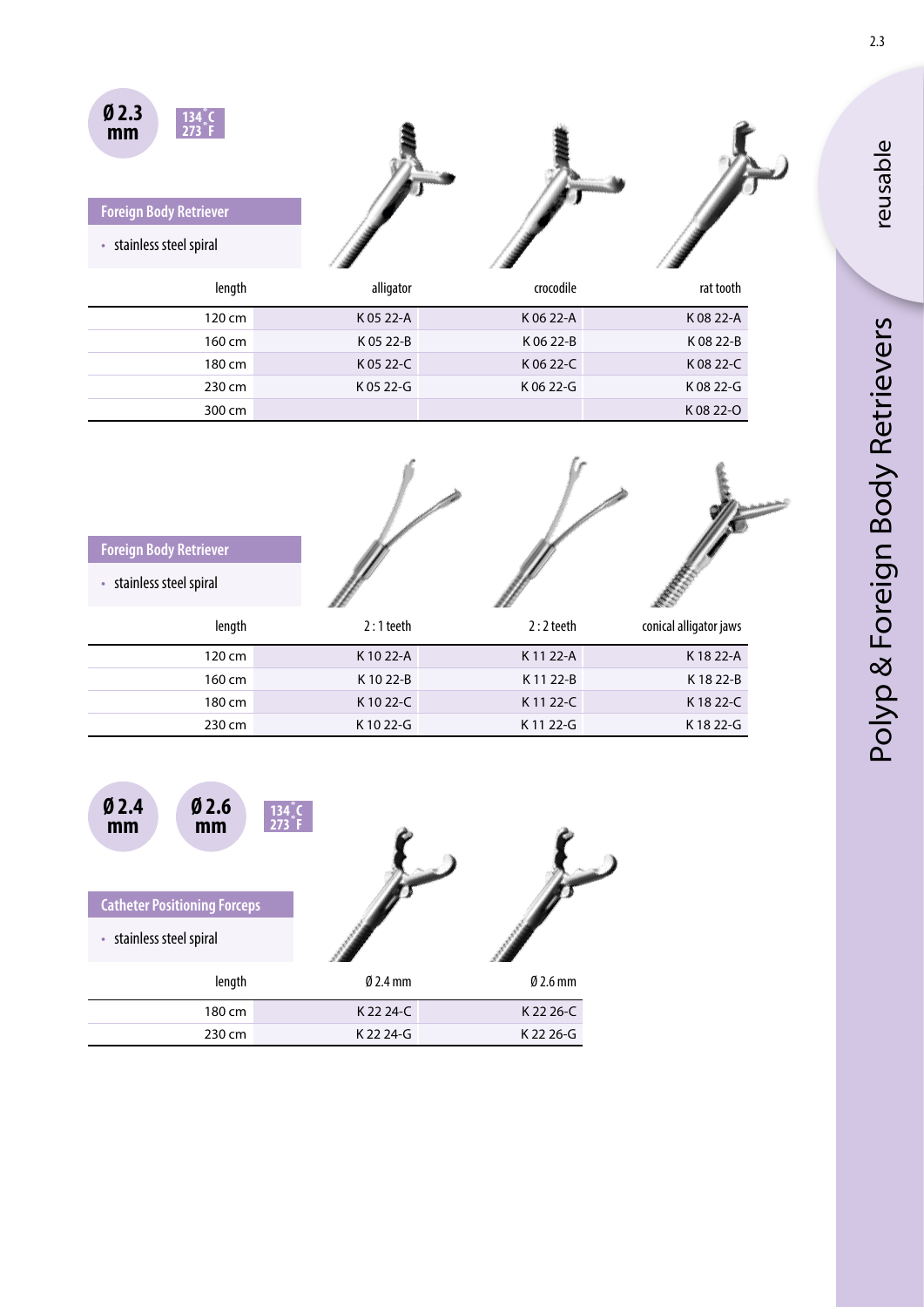

• stainless steel spiral

 $\overline{a}$ 

**Foreign Body Retriever**



| length | alligator | crocodile | rat tooth |
|--------|-----------|-----------|-----------|
| 120 cm | K 05 18-A | K 06 18-A | K08 18-A  |
| 160 cm | K 05 18-B | K 06 18-B | K 08 18-B |
| 180 cm | K 05 18-C | K 06 18-C | K 08 18-C |
| 230 cm | K 05 18-G | K 06 18-G | K 08 18-G |

| <b>Foreign Body Retriever</b>       |             |             |                        |
|-------------------------------------|-------------|-------------|------------------------|
| stainless steel spiral<br>$\bullet$ |             |             |                        |
| length                              | $2:1$ teeth | $2:2$ teeth | conical alligator jaws |
| 120 cm                              | K1018-A     | K1118-A     | K1818-A                |
| 160 cm                              | K1018-B     | K 11 18-B   | K1818-B                |
| 180 cm                              | K1018-C     | K1118-C     | K1818-C                |
| 230 cm                              | K1018-G     | K1118-G     | K1818-G                |

2.4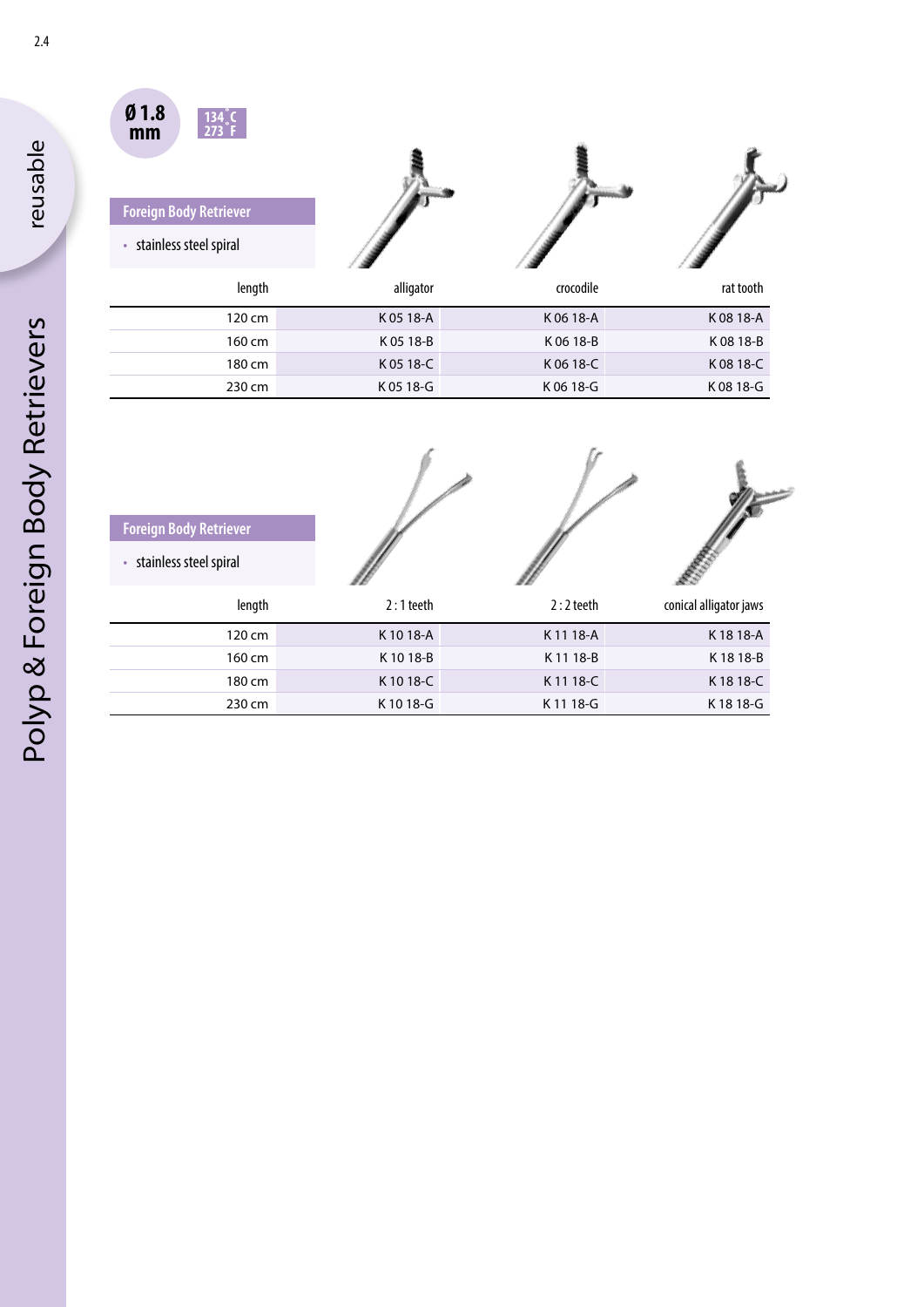| Ø2.6<br>273<br>mm<br><b>Foreign Body Retriever</b> |             |             |             |  |
|----------------------------------------------------|-------------|-------------|-------------|--|
| sharp hooks<br>$\bullet$                           |             |             |             |  |
|                                                    |             |             |             |  |
| length                                             | 3 prong     | 4 prong     | 5 prong     |  |
| 120 cm                                             | KT 12 22-A3 | KT 12 22-A4 | KT 12 22-A5 |  |
| 160 cm                                             | KT 12 22-B3 | KT 12 22-B4 | KT 12 22-B5 |  |
| 180 cm                                             | KT 12 22-C3 | KT 12 22-C4 | KT 12 22-C5 |  |
| 230 cm                                             | KT 12 22-G3 | KT 12 22-G4 | KT 12 22-G5 |  |





## **Foreign Body Retriever**

• sharp hooks



| length | 3 prong    |
|--------|------------|
| 120 cm | KT 12 18-A |
| 160 cm | KT 12 18-B |
| 180 cm | KT 12 18-C |
| 230 cm | KT 12 18-G |
| 280 cm | KT 12 18-M |

reusable